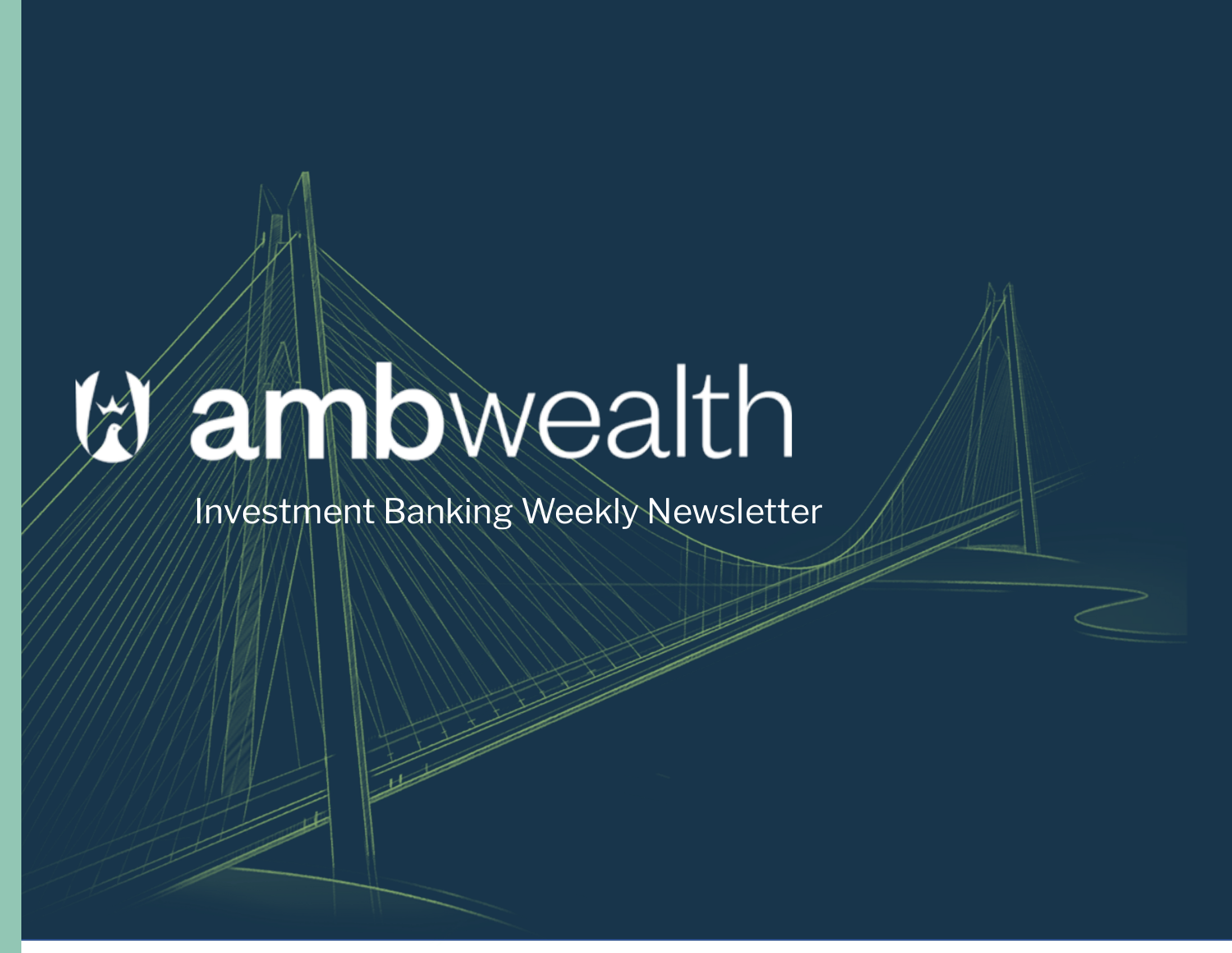# **W** ambwealth

## Weekly Newsletter June  $21^{st}$ , 2022

## **Market Updates**

#### **[Bardavon picked up Peerwell to expand digital MSK solutions](https://www.fiercehealthcare.com/digital-health/workers-comp-company-bardavon-picks-peerwell-expand-digital-msk-solutions)**

Bardavon Health Innovation, a worker's compensation and physical therapy company, has snapped up PeerWell to expand its musculoskeletal (MSK) digital health solutions. With the deal, the two companies will offer a hybrid physical therapy experience that pairs in-person physical therapy with virtual tools to support patients before, during, and after injury. The combined company will be one of the largest MSK provider networks with an estimated 21,000 physical and occupational therapy providers across all 50 states, with 90% US population coverage.

#### **Elation Health and Dock [Health partnered to automate the clinical task](https://www.fiercehealthcare.com/providers/elation-health-teams-workflow-management-startup-automate-administrative-tasks-practices)**

Elation Health, an electronic health records (EHR) company for primary care has teamed up with startup Dock Health to automate downstream clinical tasks to relieve the workload of already burned-out doctors. Elation Health will integrate Dock's healthcare task management solution with its EHR to enable care teams to collaborate more efficiently. Currently, more than 23,000 clinicians use Elation Health's EHR system.

#### **[UnitedHealth unit to pick up UK health tech company EMIS for \\$1.5B](https://www.fiercehealthcare.com/health-tech/unitedhealth-unit-buyout-deal-pick-uk-health-tech-firm-15b)**

Optum's U.K. business has worked in the country for 20 years supporting the state-run National Health Service (NHS), according to an announcement. The company describes itself as a healthcare software, services and consultancy business, delivering population health management programs to more than 45 million people in the U.K. and medicines optimization services across the country. Optum UK CEO Rob Sergeant said in a statement the deal to acquire EMIS will bring more advanced technology solutions and capabilities to the NHS and general practitioners to improve patient care. The combination will strengthen EMIS' capabilities as a leading U.K. healthcare technology company, with an enhanced ability to deliver important benefits for patients, clinicians and the NHS, Optum UK executives said.

## **Healthcare Operators**

#### **[Humana to bring pharmacy services under CenterWell umbrella](https://www.fiercehealthcare.com/payers/humana-brings-pharmacy-services-under-centerwell-umbrella)**

Humana has moved its pharmacy brands under CenterWell umbrella. Humana announced that the Humana Pharmacy and Humana Specialty Pharmacy will now operate as CenterWell Pharmacy and CenterWell Specialty Pharmacy respectively. Enclara Pharmacia and Humana Pharmacy Solutions, the company's pharmacy benefit management arm, will maintain their original branding. Humana has steadily transitioned its healthcare services segments under the Centerwell with senior-focused primary care clinics and Kindred at Home's health services.

#### **[Anthem launched Carelon, and Wellpoint ahead of Elevance Health's](https://www.fiercehealthcare.com/payers/anthem-launches-carelon-wellpoint-ahead-elevance-health-rebrand) rebrand**

Anthem will officially become Elevance Health on June 28, 2022, and as a part of its corporate rebrand, it will launch two new brands for two of its subsidiaries. Anthem will consolidate its healthcare services like its in-house pharmacy benefit Ingenio Rx and acquisitions of Beacon Health Options, a behavioral health provider, and myNEXUS, a home healthcare company under Carelon. Anthem will unify its Medicare, Medicaid, and commercial plans in certain markets under the Wellpoint brand.

#### **[Walgreens looks to disrupt the clinical trials business](https://www.fiercehealthcare.com/providers/pharmacy-retail-giant-walgreens-looks-disrupt-clinical-trials-business-it-builds)**

Walgreens' healthcare ambitions continue to grow as the pharmacy retail giant expands its reach into clinical trials by leveraging its vast trove of patient data, its technology assets and its retail locations. Walgreens aims to revolutionize the antiquated clinical trials model with an eye toward using its community reach to increase patient enrollment as well as racial and ethnic diversity in sponsor-led drug development research, executives said.

## **Healthcare Legislative and Regulatory Updates**

#### **[HHS issued guidance on HIPAA and audio-only telehealth](https://www.hhs.gov/about/news/2022/06/13/hhs-issues-guidance-hipaa-audio-telehealth.html)**

The Department of Health and Human Services (HHS), through its Office for Civil Rights (OCR), has issued the guidance on how healthcare providers and health plans can use remote communication technologies to provide audio-only telehealth services without running afoul of the Health Insurance Portability and Accountability Act (HIPAA), which focuses on how sensitive health information is disclosed over various communication channels.

#### **[Supreme Court rules in favor of hospitals in 340B lawsuit](https://www.healthcarefinancenews.com/news/supreme-court-rules-favor-hospitals-340b-lawsuit#:~:text=The%20Supreme%20Court%20on%20Wednesday,Services%2C%20or%20what%20comes%20next.)**

The Supreme Court on Wednesday handed up a ruling in favor of hospitals' claims to 340B drug reimbursement, but left questions for providers as to how they will be made whole for the two years they didn't receive billions from the Department of Health and Human Services, or what comes next. The justices were unanimous in their opinion to reverse a 2020 circuit court opinion that went against the hospitals. The Supreme Court remanded the case for "further proceedings consistent with this opinion," wrote Justice Brett Kavanaugh, who delivered the opinion.